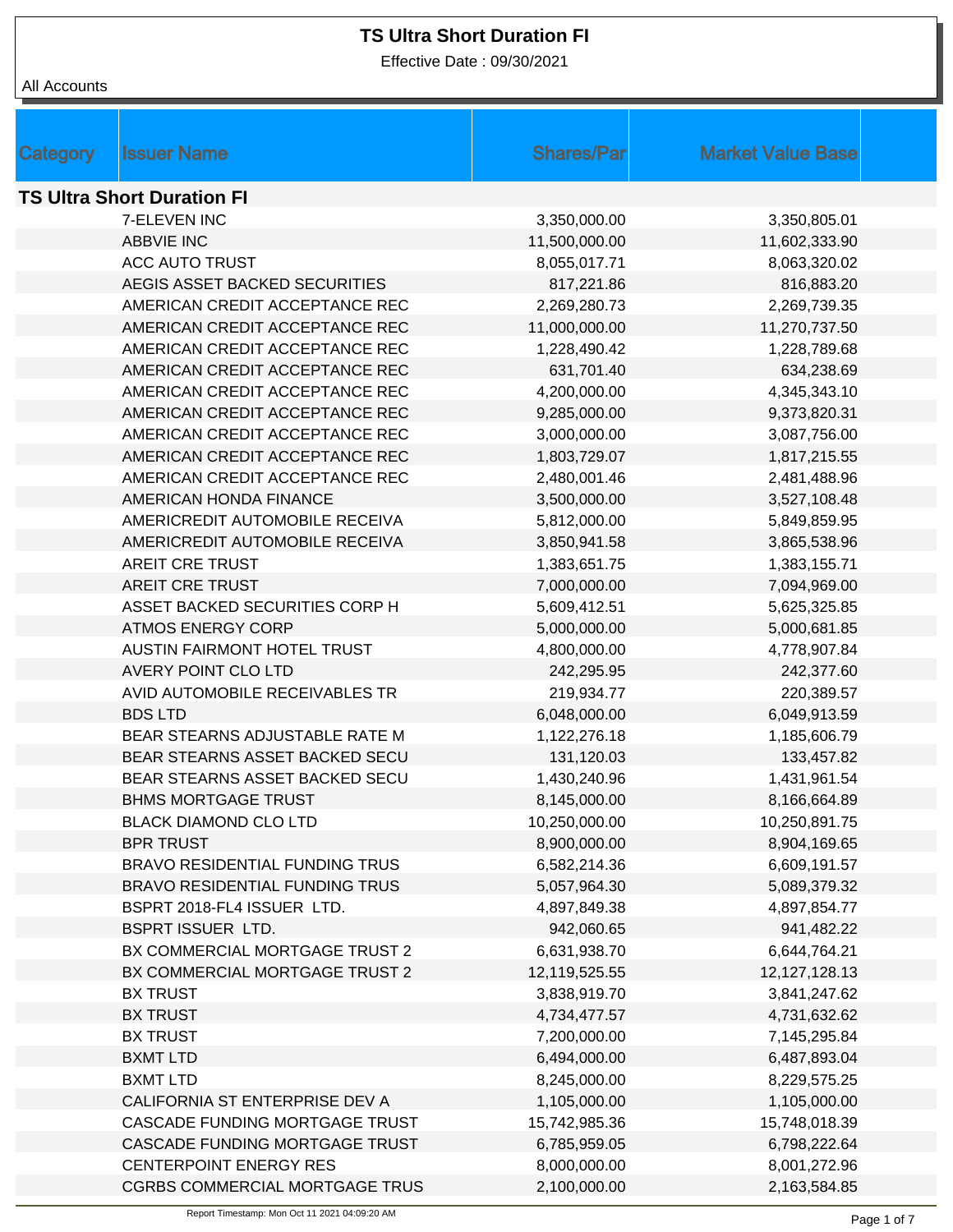Effective Date : 09/30/2021

| <b>Category</b> | <b>Issuer Name</b>                   | <b>Shares/Par</b> | <b>Market Value Base</b> |
|-----------------|--------------------------------------|-------------------|--------------------------|
|                 | <b>CIFC FUNDING LTD</b>              | 3,767,399.70      | 3,767,520.26             |
|                 | CITIGROUP COMMERCIAL MORTGAGE        | 2,144,448.02      | 2,169,545.57             |
|                 | CITIGROUP COMMERCIAL MORTGAGE        | 1,026,728.72      | 1,027,056.86             |
|                 | <b>CLECO POWER LLC</b>               | 10,000,000.00     | 10,000,729.50            |
|                 | <b>COMERICA INC</b>                  | 4,367,000.00      | 4,611,845.46             |
|                 | <b>COMM MORTGAGE TRUST</b>           | 34,822,496.87     | 817,277.04               |
|                 | <b>COMM MORTGAGE TRUST</b>           | 5,072,113.24      | 5,072,993.25             |
|                 | <b>COMM MORTGAGE TRUST</b>           | 16,941,000.00     | 17,127,090.11            |
|                 | COMMUNITY PROGRAM LOAN TRUST         | 12,838.08         | 12,886.09                |
|                 | <b>CPS AUTO TRUST</b>                | 1,111,624.79      | 1,119,212.63             |
|                 | <b>CPS AUTO TRUST</b>                | 1,880,067.32      | 1,880,802.99             |
|                 | <b>CPS AUTO TRUST</b>                | 3,500,000.00      | 3,559,241.35             |
|                 | <b>CPS AUTO TRUST</b>                | 679,062.47        | 680,425.82               |
|                 | <b>CREDIT SUISSE MORTGAGE TRUST</b>  | 6,080,000.00      | 6,080,738.72             |
|                 | <b>CREDIT SUISSE MORTGAGE TRUST</b>  | 2,680,000.00      | 2,673,483.58             |
|                 | <b>CROSSROADS ASSET TRUST</b>        | 122,382.59        | 122,389.05               |
|                 | <b>CROSSROADS ASSET TRUST</b>        | 5,090,000.00      | 5,095,251.86             |
|                 | DBGS MORTGAGE TRUST                  | 10,177,971.62     | 10,190,701.21            |
|                 | <b>DIGNITY HEALTH</b>                | 7,225,000.00      | 7,420,606.18             |
|                 | <b>DOMINION ENERGY INC</b>           | 7,225,000.00      | 7,226,704.59             |
|                 | DREYFUS GOVERNMENT CASH MANAGE       | 68,698.88         | 68,698.88                |
|                 | DRIVE AUTO RECEIVABLES TRUST         | 1,403,030.15      | 1,410,282.83             |
|                 | DRIVE AUTO RECEIVABLES TRUST         | 2,096,744.32      | 2,113,761.29             |
|                 | DRIVE AUTO RECEIVABLES TRUST         | 4,956,376.33      | 5,033,513.41             |
|                 | DRIVE AUTO RECEIVABLES TRUST         | 725,972.33        | 730,069.28               |
|                 | DRIVE AUTO RECEIVABLES TRUST         | 559,806.09        | 560,249.46               |
|                 | DT AUTO OWNER TRUST                  | 1,768,711.71      | 1,774,422.88             |
|                 | DT AUTO OWNER TRUST                  | 102,116.92        | 102,257.77               |
|                 | DT AUTO OWNER TRUST                  | 14,980,000.00     | 15,266,594.36            |
|                 | DT AUTO OWNER TRUST                  | 3,144,914.27      | 3,161,288.90             |
|                 | DT AUTO OWNER TRUST                  | 1,223,528.95      | 1,226,001.09             |
|                 | DT AUTO OWNER TRUST                  | 10,000,000.00     | 10,175,129.00            |
|                 | DT AUTO OWNER TRUST                  | 2,207,835.68      | 2,208,773.35             |
|                 | DT AUTO OWNER TRUST                  | 3,253,194.41      | 3,256,410.19             |
|                 | DT AUTO OWNER TRUST                  | 3,012,299.17      | 3,041,122.05             |
|                 | <b>ELARA HGV TIMESHARE ISSUER</b>    | 2,500,008.96      | 2,540,615.86             |
|                 | <b>ENCINA EQUIPMENT FINANCE</b>      | 7,044,406.46      | 7,049,398.13             |
|                 | <b>ENRGY TRANS LP/REG FIN</b>        | 5,000,000.00      | 5,319,819.35             |
|                 | <b>EXETER AUTOMOBILE RECEIVABLES</b> | 74,145.26         | 74,262.37                |
|                 | <b>EXETER AUTOMOBILE RECEIVABLES</b> | 3,796,353.46      | 3,882,951.70             |
|                 | EXETER AUTOMOBILE RECEIVABLES        | 485,193.31        | 486,934.62               |
|                 | <b>EXETER AUTOMOBILE RECEIVABLES</b> | 4,160,000.00      | 4,212,993.82             |
|                 | <b>FANNIE MAE</b>                    | 7,185.39          | 7,216.97                 |
|                 | <b>FANNIE MAE</b>                    | 109,031.58        | 568.75                   |
|                 | <b>FANNIE MAE</b>                    | 71,843.95         | 72,802.52                |
|                 | <b>FANNIE MAE</b>                    | 65,351.29         | 73,085.75                |
|                 | <b>FANNIE MAE</b>                    | 26,006.59         | 29,020.96                |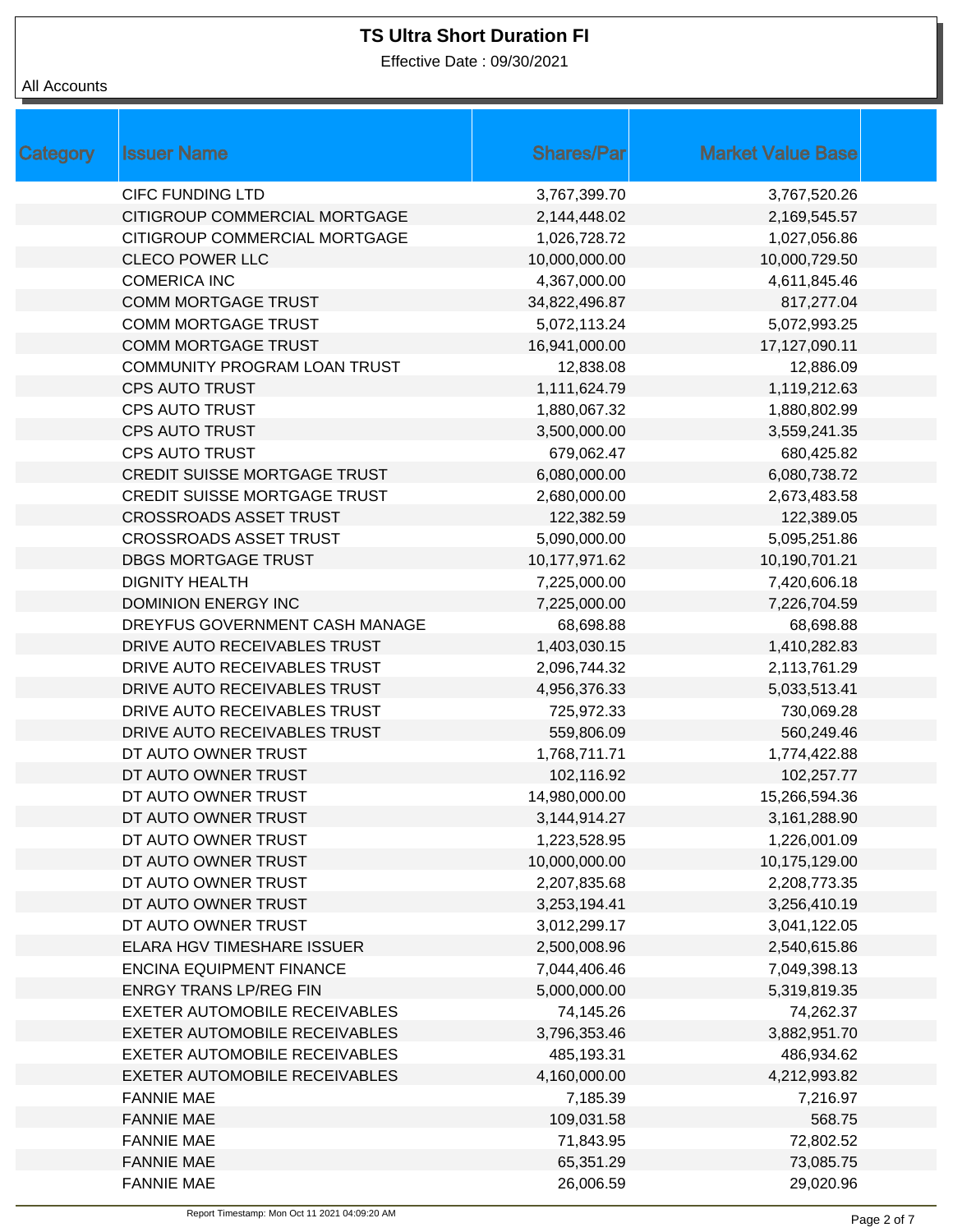Effective Date : 09/30/2021

| Category | <b>Issuer Name</b>             | <b>Shares/Par</b> | <b>Market Value Base</b> |  |
|----------|--------------------------------|-------------------|--------------------------|--|
|          | <b>FANNIE MAE</b>              | 46,821.52         | 52,525.05                |  |
|          | <b>FANNIE MAE</b>              | 12,088.86         | 13,875.82                |  |
|          | <b>FANNIE MAE</b>              | 520.10            | 540.12                   |  |
|          | <b>FANNIE MAE</b>              | 47,988.26         | 50,912.39                |  |
|          | <b>FANNIE MAE</b>              | 63,674.76         | 67,679.11                |  |
|          | <b>FANNIE MAE</b>              | 65,174.68         | 74,483.77                |  |
|          | <b>FANNIE MAE</b>              | 3,719.11          | 3,876.11                 |  |
|          | <b>FANNIE MAE</b>              | 298,907.08        | 315,517.47               |  |
|          | <b>FANNIE MAE</b>              | 124,490.08        | 142,271.99               |  |
|          | <b>FANNIE MAE</b>              | 58,172.48         | 64,977.92                |  |
|          | <b>FANNIE MAE</b>              | 13,421.90         | 14,623.89                |  |
|          | <b>FANNIE MAE</b>              | 250,987.35        | 260,571.22               |  |
|          | <b>FANNIE MAE</b>              | 859,223.35        | 891,627.40               |  |
|          | <b>FANNIE MAE</b>              | 22,075.35         | 22,161.60                |  |
|          | <b>FANNIE MAE</b>              | 79,991.62         | 80,152.82                |  |
|          | <b>FANNIE MAE</b>              | 35,129.20         | 38,291.71                |  |
|          | <b>FANNIE MAE</b>              | 24,643.50         | 26,221.46                |  |
|          | <b>FANNIE MAE</b>              | 122,903.97        | 124,496.31               |  |
|          | <b>FANNIE MAE</b>              | 45,823.03         | 46,950.73                |  |
|          | <b>FANNIE MAE</b>              | 288,611.77        | 314,221.36               |  |
|          | <b>FANNIE MAE</b>              | 1,162.50          | 1,167.12                 |  |
|          | <b>FANNIE MAE</b>              | 77,854.91         | 89,001.11                |  |
|          | <b>FANNIE MAE</b>              | 255,462.13        | 262,253.05               |  |
|          | <b>FANNIE MAE</b>              | 12,528.16         | 14,270.52                |  |
|          | <b>FANNIE MAE</b>              | 59,816.65         | 59,885.90                |  |
|          | <b>FANNIE MAE</b>              | 74,278.54         | 76,707.94                |  |
|          | <b>FANNIE MAE</b>              | 290,565.77        | 301,546.14               |  |
|          | <b>FANNIE MAE</b>              | 71,722.60         | 71,903.10                |  |
|          | <b>FANNIE MAE</b>              | 127,886.90        | 132,864.09               |  |
|          | <b>FANNIE MAE</b>              | 44,815.32         | 54,151.50                |  |
|          | <b>FANNIE MAE</b>              | 49,117.35         | 58,058.34                |  |
|          | <b>FANNIE MAE</b>              | 2,995.69          | 3,497.98                 |  |
|          | <b>FANNIE MAE</b>              | 116,706.72        | 123,826.43               |  |
|          | <b>FANNIE MAE</b>              | 25,391.26         | 29,634.58                |  |
|          | <b>FANNIE MAE</b>              | 340,368.13        | 350,443.30               |  |
|          | <b>FANNIE MAE</b>              | 30,516.92         | 32,308.15                |  |
|          | <b>FANNIE MAE</b>              | 4,887.17          | 5,707.21                 |  |
|          | <b>FANNIE MAE</b>              | 34,476.03         | 39,273.49                |  |
|          | <b>FANNIE MAE</b>              | 34,101.31         | 38,397.34                |  |
|          | FANNIEMAE WHOLE LOAN           | 142,031.20        | 168,381.99               |  |
|          | FHLMC MULTIFAMILY STRUCTURED P | 61,773,566.04     | 1,109,076.43             |  |
|          | FIC FUNDING LLC                | 6,386,424.34      | 6,390,537.84             |  |
|          | FLAGSHIP CREDIT AUTO TRUST     | 1,588,650.08      | 1,598,857.32             |  |
|          | FLAGSHIP CREDIT AUTO TRUST     | 2,484,315.50      | 2,487,886.95             |  |
|          | FLAGSHIP CREDIT AUTO TRUST     | 844,002.49        | 845,775.32               |  |
|          | FLAGSHIP CREDIT AUTO TRUST     | 143,556.54        | 143,774.32               |  |
|          | FLAGSHIP CREDIT AUTO TRUST     | 10,000,000.00     | 10,220,752.00            |  |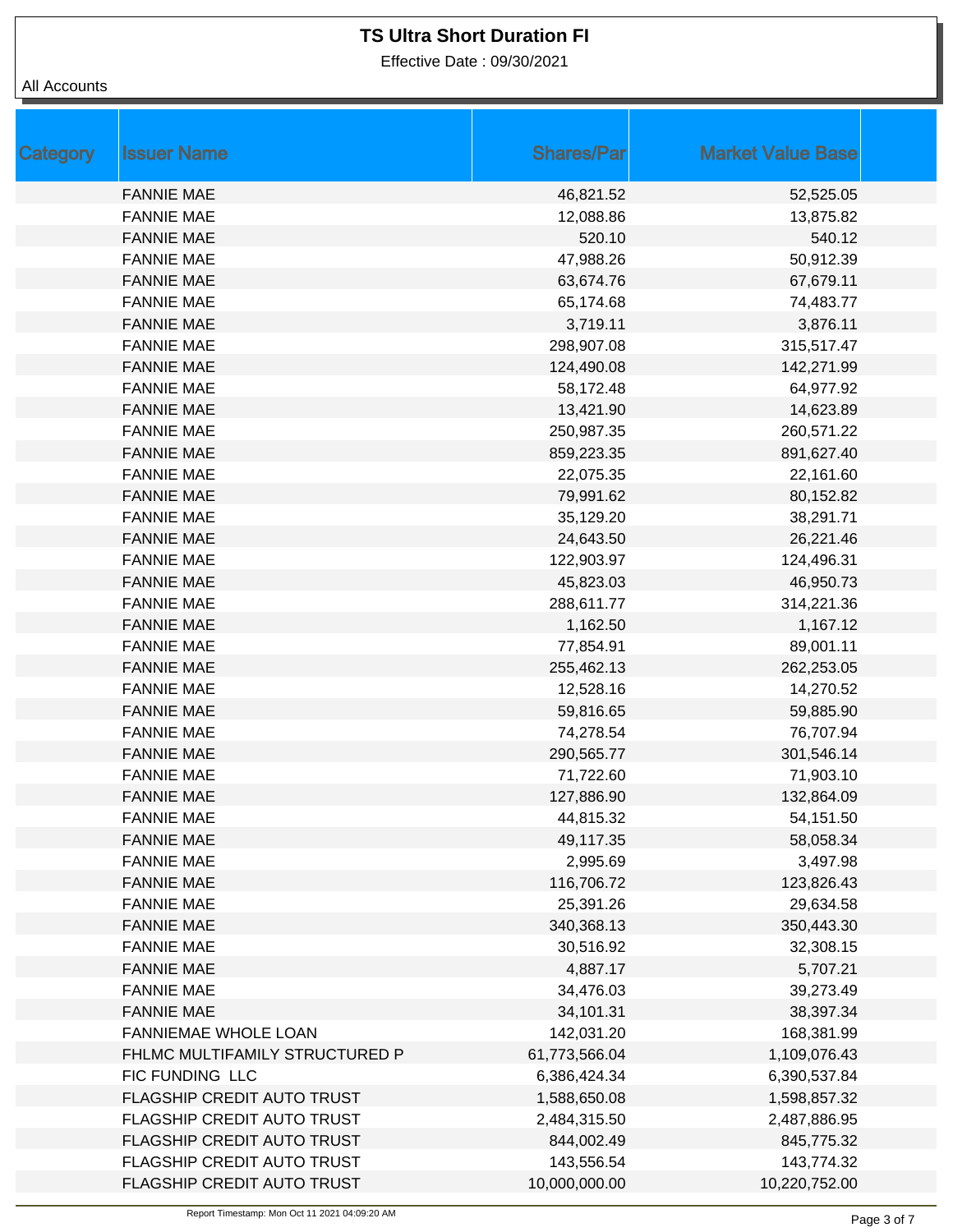Effective Date : 09/30/2021

| Category | <b>Issuer Name</b>                | <b>Shares/Par</b> | <b>Market Value Base</b> |
|----------|-----------------------------------|-------------------|--------------------------|
|          | FLAGSHIP CREDIT AUTO TRUST        | 1,445,281.50      | 1,451,503.00             |
|          | FNA VI LLC                        | 4, 147, 472. 49   | 4, 143, 227. 55          |
|          | <b>FNB CORP/PA</b>                | 4,000,000.00      | 4,058,530.68             |
|          | FOURSIGHT CAPITAL AUTOMOBILE R    | 630,000.00        | 636,717.69               |
|          | FOURSIGHT CAPITAL AUTOMOBILE R    | 4,680,000.00      | 4,798,988.53             |
|          | <b>FREDDIE MAC</b>                | 269.36            | 277.87                   |
|          | <b>FREDDIE MAC</b>                | 81,008.84         | 81,887.70                |
|          | <b>FREDDIE MAC</b>                | 21,358.51         | 24,387.78                |
|          | <b>FREDDIE MAC</b>                | 180,685.64        | 193,571.83               |
|          | <b>FREDDIE MAC</b>                | 100,979.49        | 107,488.53               |
|          | <b>FREDDIE MAC</b>                | 89,744.28         | 89,399.16                |
|          | <b>FREDDIE MAC</b>                | 136,187.06        | 145,722.07               |
|          | <b>FREDDIE MAC</b>                | 51,078.25         | 53,819.28                |
|          | <b>FREDDIE MAC</b>                | 123,063.65        | 130,708.77               |
|          | <b>FREDDIE MAC</b>                | 86,093.40         | 89,272.76                |
|          | <b>FREDDIE MAC</b>                | 68,914.90         | 73,247.08                |
|          | <b>FREDDIE MAC</b>                | 121,523.33        | 127,831.54               |
|          | <b>FREDDIE MAC</b>                | 7,059.01          | 8,182.85                 |
|          | <b>FREDDIE MAC</b>                | 6,573.05          | 7,621.02                 |
|          | <b>FREDDIE MAC</b>                | 219,859.80        | 231,014.72               |
|          | <b>FREDDIE MAC</b>                | 452,795.11        | 481,615.05               |
|          | <b>FREDDIE MAC</b>                | 180,809.94        | 192,322.02               |
|          | <b>FREDDIE MAC</b>                | 85,121.67         | 91,312.10                |
|          | <b>FREDDIE MAC</b>                | 1,116,985.30      | 1,112,439.84             |
|          | <b>FREDDIE MAC</b>                | 175,198.85        | 176,580.01               |
|          | FREMF MORTGAGE TRUST              | 4,535,000.00      | 4,576,352.40             |
|          | <b>FREMF MORTGAGE TRUST</b>       | 2,530,080.00      | 2,586,408.94             |
|          | FREMF MORTGAGE TRUST              | 2,965,000.00      | 2,986,798.98             |
|          | <b>FREMF MORTGAGE TRUST</b>       | 6,400,000.00      | 6,449,597.44             |
|          | GLS AUTO RECEIVABLES TRUST        | 592,262.33        | 594,235.69               |
|          | <b>GLS AUTO RECEIVABLES TRUST</b> | 799,327.82        | 801,513.02               |
|          | <b>GLS AUTO RECEIVABLES TRUST</b> | 3,350,000.00      | 3,399,513.67             |
|          | <b>GLS AUTO RECEIVABLES TRUST</b> | 1,006,861.25      | 1,010,655.30             |
|          | <b>GLS AUTO RECEIVABLES TRUST</b> | 1,708,271.19      | 1,709,559.40             |
|          | <b>GLS AUTO RECEIVABLES TRUST</b> | 8,168,890.10      | 8,166,840.53             |
|          | GOVERNMENT NATIONAL MORTGAGE A    | 71,952.14         | 74,379.69                |
|          | GOVERNMENT NATIONAL MORTGAGE A    | 371,343.93        | 384,002.98               |
|          | GOVERNMENT NATIONAL MORTGAGE A    | 1,610.07          | 1,629.26                 |
|          | GOVERNMENT NATIONAL MORTGAGE A    | 6,494.33          | 6,521.45                 |
|          | GOVERNMENT NATIONAL MORTGAGE A    | 416.89            | 418.32                   |
|          | GOVERNMENT NATIONAL MORTGAGE A    | 220,005.73        | 228,986.30               |
|          | GOVERNMENT NATIONAL MORTGAGE A    | 90,799.65         | 94,530.87                |
|          | GOVERNMENT NATIONAL MORTGAGE A    | 178,025.71        | 185,247.13               |
|          | GOVERNMENT NATIONAL MORTGAGE A    | 210,719.64        | 220,165.28               |
|          | GOVERNMENT NATIONAL MORTGAGE A    | 52,227.59         | 52,232.79                |
|          | GOVERNMENT NATIONAL MORTGAGE A    | 24,894.53         | 25,744.63                |
|          | GOVERNMENT NATIONAL MORTGAGE A    | 84,360.61         | 84,987.09                |
|          |                                   |                   |                          |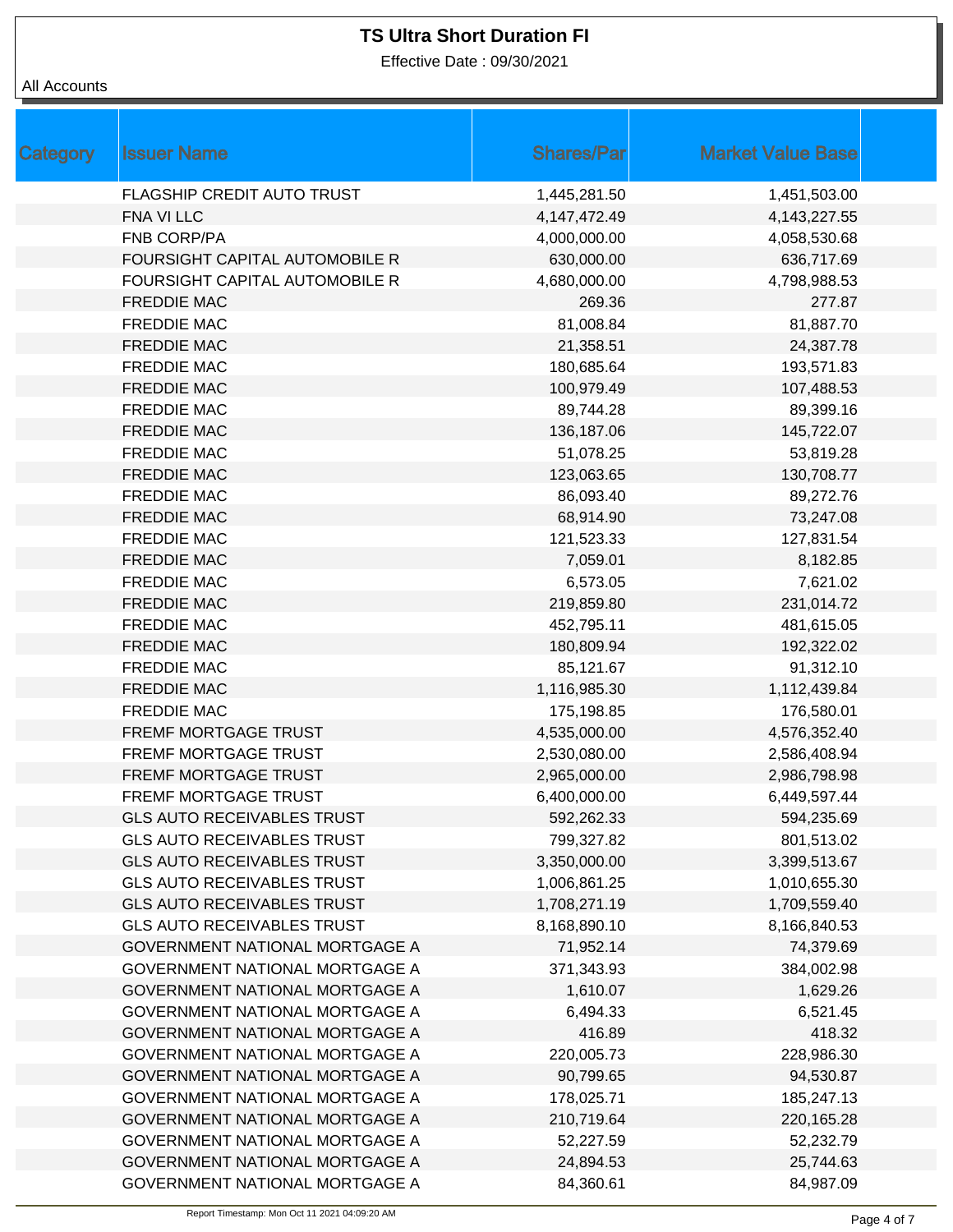Effective Date : 09/30/2021

| Category | <b>Issuer Name</b>                    | <b>Shares/Par</b> | <b>Market Value Base</b> |
|----------|---------------------------------------|-------------------|--------------------------|
|          |                                       |                   |                          |
|          | <b>GOVERNMENT NATIONAL MORTGAGE A</b> | 983,844.05        | 984,690.16               |
|          | GRAND AVENUE CRE 2019-FL1 LTD.        | 974,843.23        | 974,538.59               |
|          | GRAND AVENUE CRE 2020-FL2 LTD.        | 7,250,000.00      | 7,295,245.80             |
|          | <b>GS MORTGAGE SECURITIES TRUST</b>   | 118,906,000.00    | 955,231.35               |
|          | <b>GSR MORTGAGE LOAN TRUST</b>        | 1,721,192.52      | 1,839,626.57             |
|          | HOME EQUITY ASSET TRUST               | 499,517.28        | 499,735.07               |
|          | HOME EQUITY ASSET TRUST               | 172,920.90        | 172,903.54               |
|          | HONO MORTGAGE TRUST                   | 94,257,000.00     | 462,798.10               |
|          | <b>HYUNDAI CAPITAL AMERICA</b>        | 2,500,000.00      | 2,554,899.10             |
|          | <b>HYUNDAI CAPITAL AMERICA</b>        | 5,000,000.00      | 4,978,341.05             |
|          | INT DEVELOPMENT FIN CORP              | 5,826,600.00      | 5,826,600.00             |
|          | INT DEVELOPMENT FIN CORP              | 10,000,000.00     | 10,000,000.00            |
|          | INT DEVELOPMENT FIN CORP              | 2,090,000.00      | 2,090,000.00             |
|          | INT DEVELOPMENT FIN CORP              | 4,300,000.00      | 4,300,000.00             |
|          | INTERCONTINENTALEXCHANGE              | 2,000,000.00      | 2,008,442.00             |
|          | JP MORGAN CHASE COMMERCIAL MOR        | 2,937,025.76      | 2,967,346.15             |
|          | JP MORGAN CHASE COMMERCIAL MOR        | 102,035.79        | 102,150.08               |
|          | JP MORGAN CHASE COMMERCIAL MOR        | 13,021,156.00     | 13,016,205.36            |
|          | JP MORGAN CHASE COMMERCIAL MOR        | 2,750,000.00      | 2,736,235.43             |
|          | JP MORGAN MORTGAGE TRUST              | 64,977.52         | 53,463.78                |
|          | JPMBB COMMERCIAL MORTGAGE SECU        | 3,478,354.51      | 3,498,917.50             |
|          | <b>LYB INT FINANCE III</b>            | 7,000,000.00      | 7,004,075.68             |
|          | MAGNETITE CLO LTD                     | 3,124,762.05      | 3,123,355.91             |
|          | MERRILL LYNCH MORTGAGE INVESTO        | 17,100.62         | 17,202.83                |
|          | MF1 LTD                               | 5,000,000.00      | 5,068,716.00             |
|          | MF1 MULTIFAMILY HOUSING MORTGA        | 7,175,000.00      | 7,216,234.73             |
|          | MF1 MULTIFAMILY HOUSING MORTGA        | 4,000,000.00      | 4,029,981.20             |
|          | MF1 MULTIFAMILY HOUSING MORTGA        | 1,963,000.00      | 1,992,379.63             |
|          | MILL CITY MORTGAGE TRUST              | 1,287,320.95      | 1,293,199.37             |
|          | MITSUBISHI UFJ FIN GRP                | 3,800,000.00      | 3,816,606.00             |
|          | MLCC MORTGAGE INVESTORS INC           | 59,512.89         | 61,129.55                |
|          | MONDELEZ INTERNATIONAL INC            | 2,800,000.00      | 2,807,957.68             |
|          | MONROE CAPITAL MML CLO                | 9,700,000.00      | 9,696,343.10             |
|          | MORGAN STANLEY BAML TRUST             | 4,790,000.00      | 4,829,303.87             |
|          | MORGAN STANLEY BAML TRUST             | 7,630,083.58      | 7,733,030.19             |
|          | MORGAN STANLEY BAML TRUST             | 1,739,656.35      | 1,760,357.91             |
|          | MORGAN STANLEY BAML TRUST             | 601,320.69        | 602,872.34               |
|          | MORGAN STANLEY CAPITAL I TRUST        | 1,111,000.00      | 1,110,999.89             |
|          | MORGAN STANLEY CAPITAL I TRUST        | 8,700,000.00      | 8,699,998.26             |
|          | MORGAN STANLEY CAPITAL I TRUST        | 2,202,679.42      | 2,214,852.53             |
|          | MORGAN STANLEY CAPITAL I TRUST        | 8,564,922.07      | 8,559,841.36             |
|          | NATIONAL BANK OF CANADA               | 7,000,000.00      | 7,029,122.45             |
|          | NESTLE HOLDINGS INC                   | 5,500,000.00      | 5,478,345.02             |
|          | NEUBERGER BERMAN CLO LTD              | 6,250,000.00      | 6,250,700.00             |
|          | NEWREZ WAREHOUSE SECURITIZATIO        | 10,000,000.00     | 10,010,637.00            |
|          | NEXTERA ENERGY CAPITAL                | 10,000,000.00     | 10,000,625.90            |
|          | NMEF FUNDING LLC                      | 2,557,031.70      | 2,557,288.43             |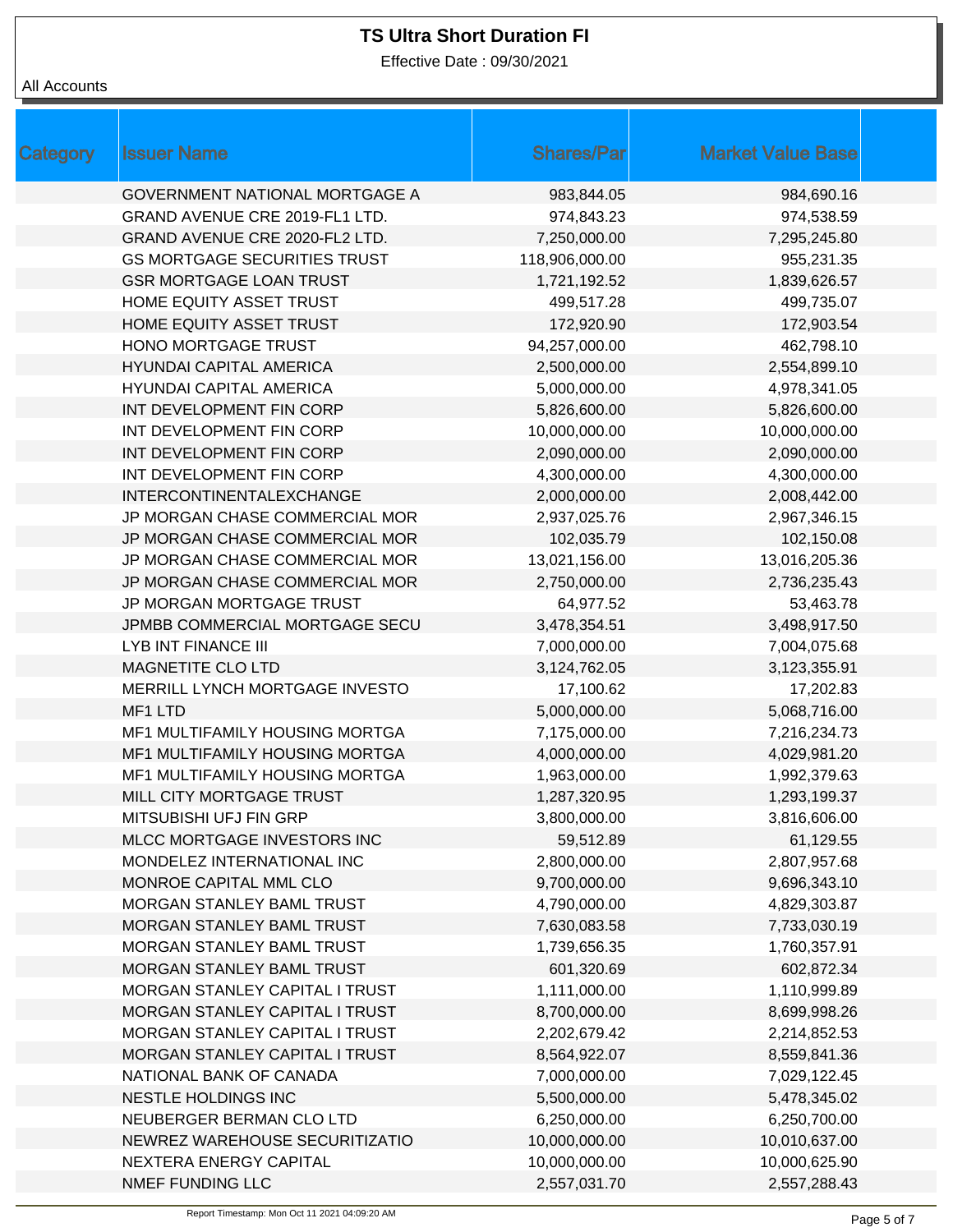Effective Date : 09/30/2021

| Category | <b>Issuer Name</b>                   | <b>Shares/Par</b> | <b>Market Value Base</b> |
|----------|--------------------------------------|-------------------|--------------------------|
|          | <b>NUTRIEN LTD</b>                   | 5,000,000.00      | 5,107,251.50             |
|          | ONE GAS INC                          | 7,500,000.00      | 7,500,517.58             |
|          | OTIS WORLDWIDE CORP                  | 12,500,000.00     | 12,501,272.13            |
|          | PACIFIC GAS & ELECTRIC               | 7,500,000.00      | 7,488,010.05             |
|          | PACIFIC GAS & ELECTRIC               | 7,000,000.00      | 7,003,266.69             |
|          | PALMER SQUARE LOAN FUNDING LTD       | 4,017,057.46      | 4,017,700.19             |
|          | PALMER SQUARE LOAN FUNDING LTD       | 1,178,107.02      | 1,178,420.40             |
|          | PALMER SQUARE LOAN FUNDING LTD       | 2,365,642.01      | 2,366,032.34             |
|          | PALMER SQUARE LOAN FUNDING LTD       | 3,110,672.74      | 3,110,850.05             |
|          | PALMER SQUARE LOAN FUNDING LTD       | 10,500,000.00     | 10,500,000.00            |
|          | PEAKS CLO LTD                        | 2,927,097.89      | 2,927,291.08             |
|          | PRESTIGE AUTO RECEIVABLES TRUS       | 1,444,076.63      | 1,455,822.75             |
|          | PRESTIGE AUTO RECEIVABLES TRUS       | 2,250,000.00      | 2,302,069.73             |
|          | PROGRESS RESIDENTIAL TRUST           | 6,783,300.45      | 6,853,885.44             |
|          | PROVIDENT FUNDING MORTGAGE TRU       | 297,184.65        | 297,348.84               |
|          | READYCAP COMMERCIAL MORTGAGE T       | 2,024,499.75      | 2,017,953.33             |
|          | READYCAP COMMERCIAL MORTGAGE T       | 1,216,802.88      | 1,253,644.99             |
|          | <b>RECKITT BENCKISER TSY</b>         | 1,570,000.00      | 1,576,140.84             |
|          | RESIDENTIAL ASSET MORTGAGE PRO       | 775,831.12        | 775,484.56               |
|          | RESIDENTIAL ASSET MORTGAGE PRO       | 3,278,980.50      | 3,276,558.65             |
|          | RESIDENTIAL ASSET MORTGAGE PRO       | 3,095,646.01      | 3,086,307.37             |
|          | RESIDENTIAL ASSET MORTGAGE PRO       | 2,289,781.31      | 2,293,861.24             |
|          | <b>RESIDENTIAL FUNDING MTG SEC I</b> | 538,654.84        | 487,273.58               |
|          | SANTANDER CONSUMER AUTO RECEIV       | 518,000.09        | 518,043.50               |
|          | SANTANDER DRIVE AUTO RECEIVABL       | 4,900,000.00      | 4,944,282.77             |
|          | SANTANDER DRIVE AUTO RECEIVABL       | 8,919,152.80      | 8,994,376.04             |
|          | SANTANDER DRIVE AUTO RECEIVABL       | 5,000,000.00      | 5,084,245.00             |
|          | SANTANDER DRIVE AUTO RECEIVABL       | 1,359,466.18      | 1,369,005.96             |
|          | <b>SBA TOWER TRUST</b>               | 6,040,000.00      | 6,054,022.46             |
|          | SEQUOIA MORTGAGE TRUST               | 2,639,555.96      | 2,669,221.14             |
|          | SEQUOIA MORTGAGE TRUST               | 1,639,711.41      | 1,658,217.85             |
|          | SIERRA RECEIVABLES FUNDING CO        | 1,112,323.30      | 1,112,944.31             |
|          | SIERRA RECEIVABLES FUNDING CO        | 565,993.22        | 583,096.69               |
|          | SK HYNIX INC                         | 10,000,000.00     | 9,946,400.00             |
|          | SMALL BUSINESS ADMINISTRATION        | 1,055.06          | 1,064.58                 |
|          | SMALL BUSINESS ADMINISTRATION        | 5,597.82          | 5,741.14                 |
|          | SOUTHERN CAL EDISON                  | 7,000,000.00      | 7,000,887.88             |
|          | SOUTHERN CAL EDISON                  | 2,500,000.00      | 2,501,230.55             |
|          | SOUTHERN CALIF GAS CO                | 3,000,000.00      | 3,001,081.47             |
|          | STARWOOD MORTGAGE RESIDENTIAL        | 6,281,345.27      | 6,352,460.15             |
|          | STRUCTURED ASSET INVESTMENT LO       | 779,250.13        | 781,195.06               |
|          | SUMITOMO MITSUI TR BK LT             | 2,800,000.00      | 2,816,850.46             |
|          | <b>SUNTRUST BANK</b>                 | 57,076.78         | 58,083.86                |
|          | SYMPHONY CLO LTD                     | 4,183,417.07      | 4,183,588.59             |
|          | THARALDSON HOTEL PORTFOLIO TRU       | 3,442,841.12      | 3,443,855.38             |
|          | TOWD POINT ASSET FUNDING LLC         | 8,201,982.40      | 8,198,569.56             |
|          | TOWD POINT MORTGAGE TRUST            | 9,167,740.94      | 9,167,670.35             |